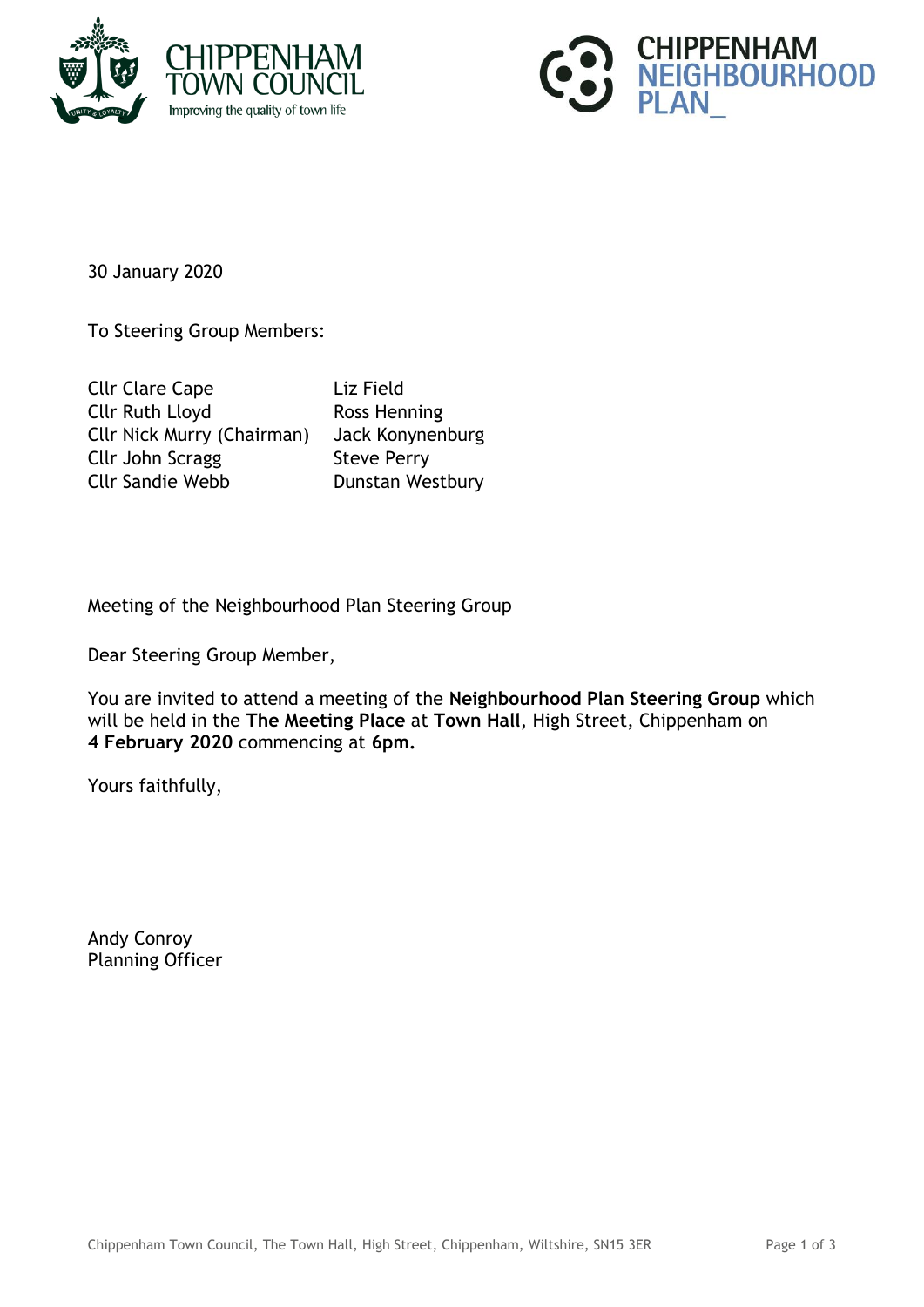## Agenda

**Neighbourhood Plan Steering Group Meeting – 4 February 2020, 6pm, Town Hall**

| 1. | <b>APOLOGIES FOR ABSENCE</b>                                                                                                                                                                   |
|----|------------------------------------------------------------------------------------------------------------------------------------------------------------------------------------------------|
| 2. | DECLARATION OF INTEREST                                                                                                                                                                        |
|    | All Members of the Steering Group are reminded to declare any pecuniary or non-<br>pecuniary interests they may have, in accordance with the Town Council's latest<br>approved Code of Conduct |
| 3. | <b>MINUTES</b>                                                                                                                                                                                 |
|    | To approve as a correct record and to sign the draft minutes of the meeting held on<br>Tuesday 7 January 2020 (copy attached)                                                                  |
| 4. | <b>CHAIRMAN'S ANNOUNCEMENTS</b>                                                                                                                                                                |
| 5. | PRESENTATION ON CHIPPENHAM STATION HUB                                                                                                                                                         |
|    | Presentation by Luke Farley, GWR, to update Members on Station Hub proposals                                                                                                                   |
| 6. | TOPIC GROUP MEMBERSHIP CHANGES                                                                                                                                                                 |
|    | To note the updated Topic Group Membership List (copy attached) and to resolve<br>any issues with Topic Group numbers                                                                          |
| 7. | <b>TOPIC GROUP SURVEY QUESTIONS</b>                                                                                                                                                            |
|    | To agree, or amend, survey questions suggested by TGs to be included on a joint<br>public survey and separate users surveys (copy attached)                                                    |
| 8. | <b>ACTIONS FROM TOPIC GROUP MEETINGS</b>                                                                                                                                                       |
|    | For each Topic Group in turn:                                                                                                                                                                  |
|    | TG Chairmen to present updates for their TG as recorded on Policy Topics<br>Management Spreadsheet                                                                                             |
|    | (AC to provide printed copies of Spreadsheet at meeting)                                                                                                                                       |
|    | TG Chairmen to feed-back on any other actions arising from their November<br>Topic Group meeting(s)                                                                                            |
|    | TG Chairmen to report back on any data gathering needs for their TG,<br>$\bullet$<br>including any survey questions                                                                            |
|    | SG to agree any major tasks/evidence gathering identified by TG, particularly<br>those with cost implications                                                                                  |
|    | SG to provide recommendations on the overall direction and rate of progress<br>of the topic if required                                                                                        |
|    | TG Chairmen to confirm time/date/venue for next TG Meeting                                                                                                                                     |